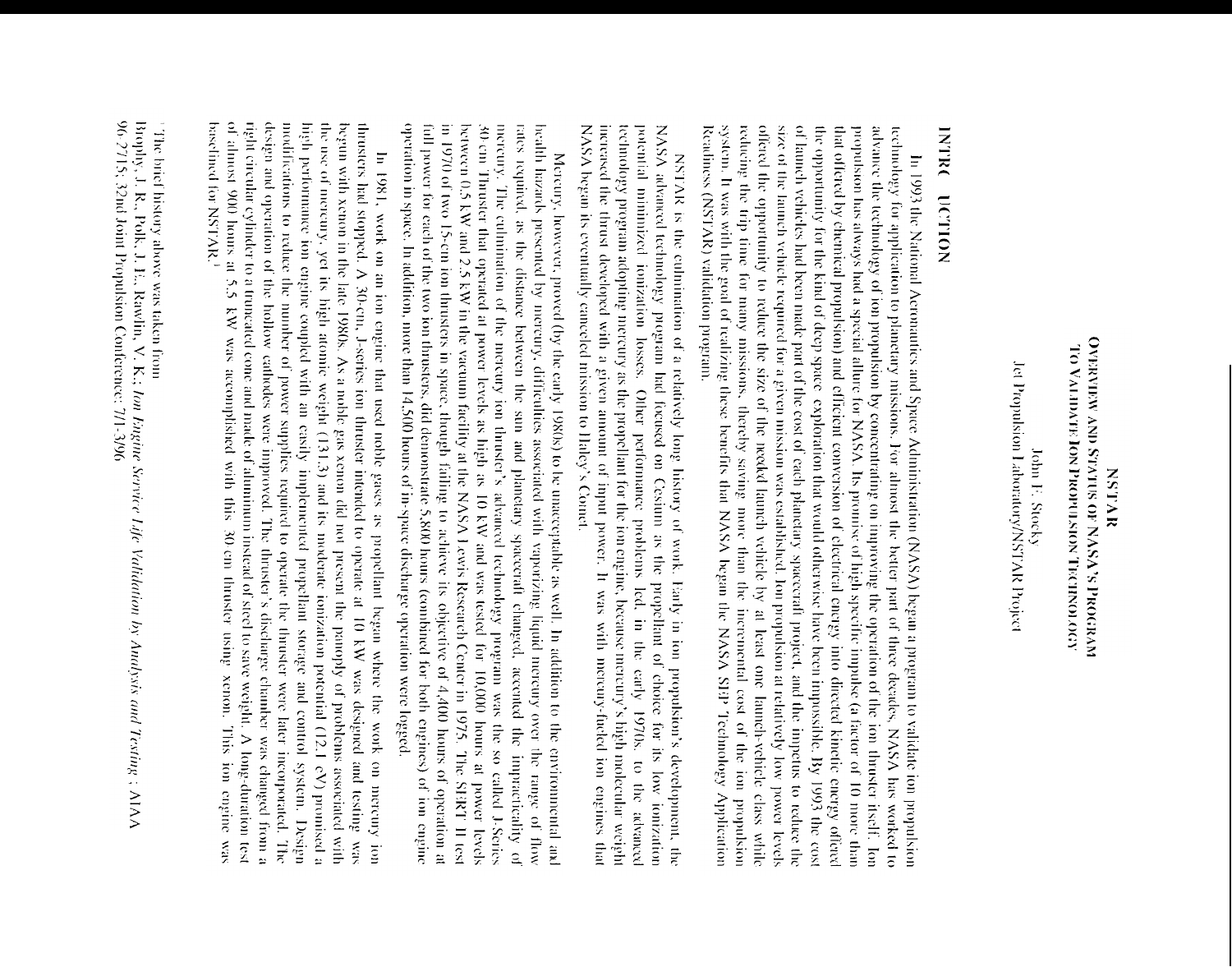### BJECTIVES

The NSt AR ion propulsion validation program was began with 'wo objectives:

 $\bullet$ Provide the data needed by a Project Manager to baseline the use of solar-powered ion propulsion abacceraft.  $\frac{1}{2}$ 

eviously unforescen and insurmonatable that has in effect been prequalified. variations in performance as a function of

unplanned cost increases is reduced. significant, unforescen integration and operations difficulties may occur is greadly reduced and with it the risk of that will derive from the successful previous use in space of the ion propulsion system. As a result the risk that the using project with the information needed to allow integration with its spacecraft to proceed and the confidence Second, by providing data describing the operation of an ion propulsion system in space, NSTAR will provide

equipment that has not been reduced to commercial practice. equipment. The financial risk associated with using NSTAR-validated hardware is thus reduced as compared to the confidence that comes from being able to enter into a contractual arrangement with a supplier for proven Third, by creating a commercial source for NSTAR-validated ion propulsion hardware, a using project will have

### **HOVOMHV**

by JPL. The approach taken by the NSTAR program to accomplish its objectives has three major elements. (LeRC) while the overall program was to be managed Laboratory (JPL) and by the Lewis Research Center called for participation NASA's plan for executing the NSTAR Program by the Jet Propulsion

- $\bullet$ potential users. the technology requirements on the needs of validated to realistic requirements by basing Assuring that ion propulsion technology is
- $\bullet$ test program. adequate for planetary missions in a ground Demonstrating performance and lifetime
- $\bullet$ Millennium Program's 198-1 spacecraft mobulsion while demonstrating operation of the ion propulsion subsystem and the host spacecraft Measuring interactions between the aubsystem  $\frac{1}{2}$  $\frac{1}{2}$ New  $rac{1}{2}$

| Table 1.<br>NNTNIN | Validation Requirements |
|--------------------|-------------------------|
| PERORMANCE         | <b>NEOITEENNESS!</b>    |
| <b>LOVEL TOWOT</b> |                         |
| Efficiency         |                         |
| ppertne finpulse   | $>3$ , 100 lbf-sec/lbm  |
| mput Voltage Range | 80 V to 160 V           |
| Bough              | 100 mN, max             |
| <b>MULTIME</b>     |                         |
| Ion Engine         |                         |
| <b>THO</b>         | H OOD hr                |
| <b>Mass</b>        |                         |
| auratus not        | 9.2 kg                  |
| <b>Did</b>         | 12.1 kg                 |
| <b>INCID</b>       | $\frac{2}{5}$           |
| こくじ                | 17.5 kg                 |
|                    |                         |

menodoru 83 kg/thruster, max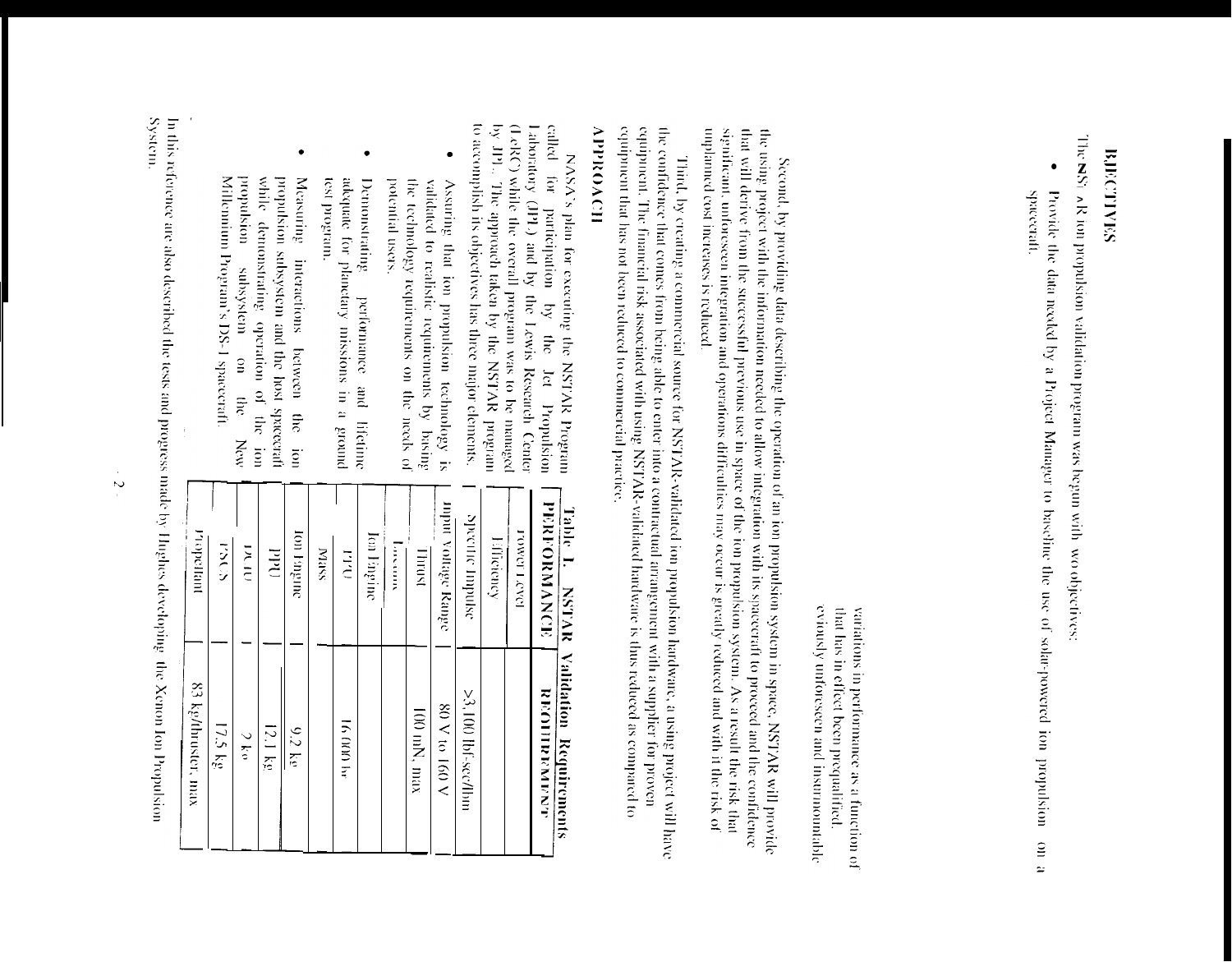The potential users of ion propulsion technology surveyed included project managers, spacecraft manufacturers, propulsion system vendors, purchasers of communications services, and designers of planetary missions. Their requirements were prioritized using a Quality Function Deployment (QFD) methodology. Subsequently, NSTAR program personnel, working with ion propulsion technologists, selected a subset of the user-identified requirements as the validation requirements to which the NSTAR program would be directed. These validation requirements met several criteria: first, if successfully satisfied they would yield an ion propulsion system that would offer the performance needed to provide a significant improvement when compared to the systems-level performance offered by chemical propulsion systems; second, the validation requirements were requirements that were within our technical ability to satisfy; and third, they were validation requirements that could be met within the funding constraints of the NSTAR program. The NSTAR validation requirements are shown in Table I.

The NSTAR Program's approach to achieving its objectives began with its thruster selection. The 30-cm ion thruster had been under development by NASA's LeRC for several years. It was derived from the J-Series thruster that had first been tested with mercury in the late 1970s. The 30-cm ion thruster to be used as the basis for the NSTAR flight thruster's design was originally designed to operate at 10 kW for 10,000 hours using xenon as propellant. Because lifetime is a critical technical requirement, this thruster was *derated* for its operation on NSTAR to a maximum power of 2.5 kW and a service lifetime of 8,000 hours. This derating was intended to minimize the risk of failure during the NSTAR validation process while validating an ion thruster design that had significant growth potential.

Validation requirements fell naturally into a group that could be validated in tests in vacuum chambers on Earth and a second group that could only be addressed with operation in space. Those that could be addressed with ground testing were those tests to validate lifetime and performance. Those tests that could only be performed in space consisted of tests that would measure the interactions of an ion propulsion system with the spacecraft on which it was integrated, and its interactions with the surrounding space plasma. In addition to the validation tests planned for ground tests, a series of development tests were anticipated. These development tests would address detailed design issues, obtaining data that would contribute to the design of the flight thruster and power processing unit.

To ensure an effective transfer of the expertise developed by NASA to industry, the opportunity to design and fabricate the ion thruster, power processing unit (1991), and digital control interface unit (DCIU) was competitively awarded 10 the Hughes Electron Dynamics Div ision (HEDD), Torrance, CA. Similarly, a partnership with Moog. Inc. of East Auror a, NY was established for the design and fabrication of the propellant control portion of the PropellantStorageand ('01)1101 System (PSCS).

### Requirements

Analyses of the missions for which ion propulsion would yield a significant cost advantage led to a set of validation requirements, shown in Table I, to which NSTAR would be directed. To address these requirements, the NSTAR Program selected the NASA 30-cm, ring-cusp, electron-bombardment ion thruster as the thrust producing device it would use to validate ion propulsion technology. To accommodate the reduction in available power concomitant to the increasing distance to the sun for many deep-space missions, the thruster is required to operate over an available power range of 0.5 kW to 2.5 kW with an input voltage between 80 V and 160 V and to be able to process 83 kg of xenon.

### **G** round Tests

NSTAR's formal ground test program consists of two tests:

A test of an *engineering model thruster* with a bread board power processing unit (BBPPU) (both designed and fabricated by the government) for 8,000 hours at full power. The purpose of this test was the validation of the performance and lifetime of the functional design of the ion thruster. Operation of the ion thruster at full power is the most stressful operating condition for the ion thruster. Thus, operation for 8,000 hours at full power, consuming 83 kg of propellant, demonstrates the ability of the ion thruster to process 83 kg. of propellant at any power level within the thruster's operating range. As of October 1, 1996, 1,600 hours of the planned 8,000 hours had been completed with no significant problems encountered.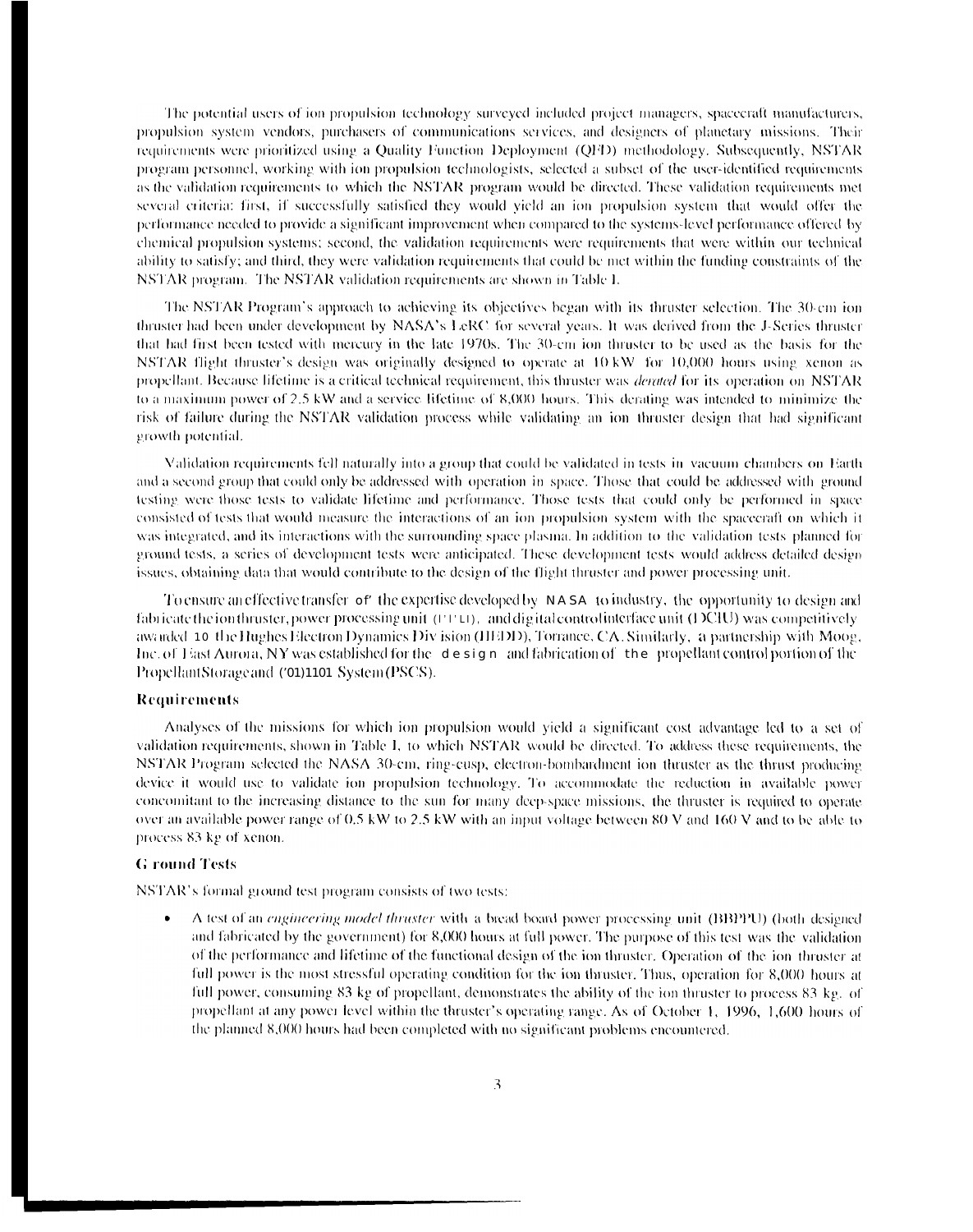A Mission Profile test intended to demonstrate the ability of the NSTAR ion propulsion system to process 83 kg of xenon (equivalent to the concept of a service lifetime) with a power profile intended to simulate a "typical" outward bound deep space mission. The test is also intended to demonstrate a 50% lifetime margin on the 83 kg service lifetime requirement, resulting in a test during which 125 kg of xenon will be consumed. The power profile to which the ion propulsion system will be operated will provide operation for significant periods of time at each of the system throttle points from minimum to maximum.

The test hardware for the mission profile test will consist of:

- One flightion thruster fabricated by 11}11 II).
- One flight Power Processing Unit and controller from HEDD
- One engineering model propellant storage and control system

In addition to these major ground tests, the ground test program includes an extensive series of tests termed development tests. The development tests are intended to provide specialized information to aid in the design of the ion thruster, power processor, or the propellant storage and control system.

Prior to the start of the 8,000-hour, full power test, two tests of the ion thrusterwere conducted; the first of  $\pi$ which was intended to identify life limiting mechanisms operating in the ion thruster and to quantify their rates. This first test was to last for 2.000 hours during which the government-designed engineering model ion thruster was to operate at full power. Prior 10 this test, erosion" of the ion thruster's accelerator grid by charge-exchange ions was expected to be the principal life-limiting mechanism. Following the test four observations were made:

- Accelerator grid erosion was less than anticipated.
- Discharge cathode erosion was severe.
- Screen grid erosion was significant.
- Loose flakes of sputtered material were found in the discharge chamber.

The engineering model ion thruster was reworked by incorporating a new discharge cathode having an enclosed keeper, by maintaining the screen grid at cathode common potential instead of allowing it to "float" electrically, and by surface texturing and adding fine wire mesh to the interior surface of the discharge chamber.

A subsequent 1,000-hour, full-power test of the ion thruster indicated that the problems observed following the conclusion of the 2,000-hour, full-power test had been successfully corrected. These changes to the original design were then incorporated in a new engineering model thruster built for the 8,000 hour test.

*Thermal* development tests have been and are being used to define the thermal environment in which the ion thruster will operate, to assess its thermal performance in that environment, to define the qualification requirements to which the ion thruster must be designed, and to normalize the thermal model of the ion thruster. Recent tests of the ion thruster determined that the lowest temperature to which the ion thruster could be conditioned, non-operating, in the vacuum chamber was -105°C. This test then set the lower, non-operating qualification temperature limit for the ion thruster. These data, when combined with the thermal margin requirements, then set the temperature at or above which the thermal design of the spacecraft would be required to maintain the non-operating ion thruster. This minimum allowable flight temperature is -90°C.

Vibration development tests were and are being used to provide the data needed for the structural design of the ion thruster. These tests have been used to assess the accuracy of the structural model of the ion thruster and to evaluate candidate designs.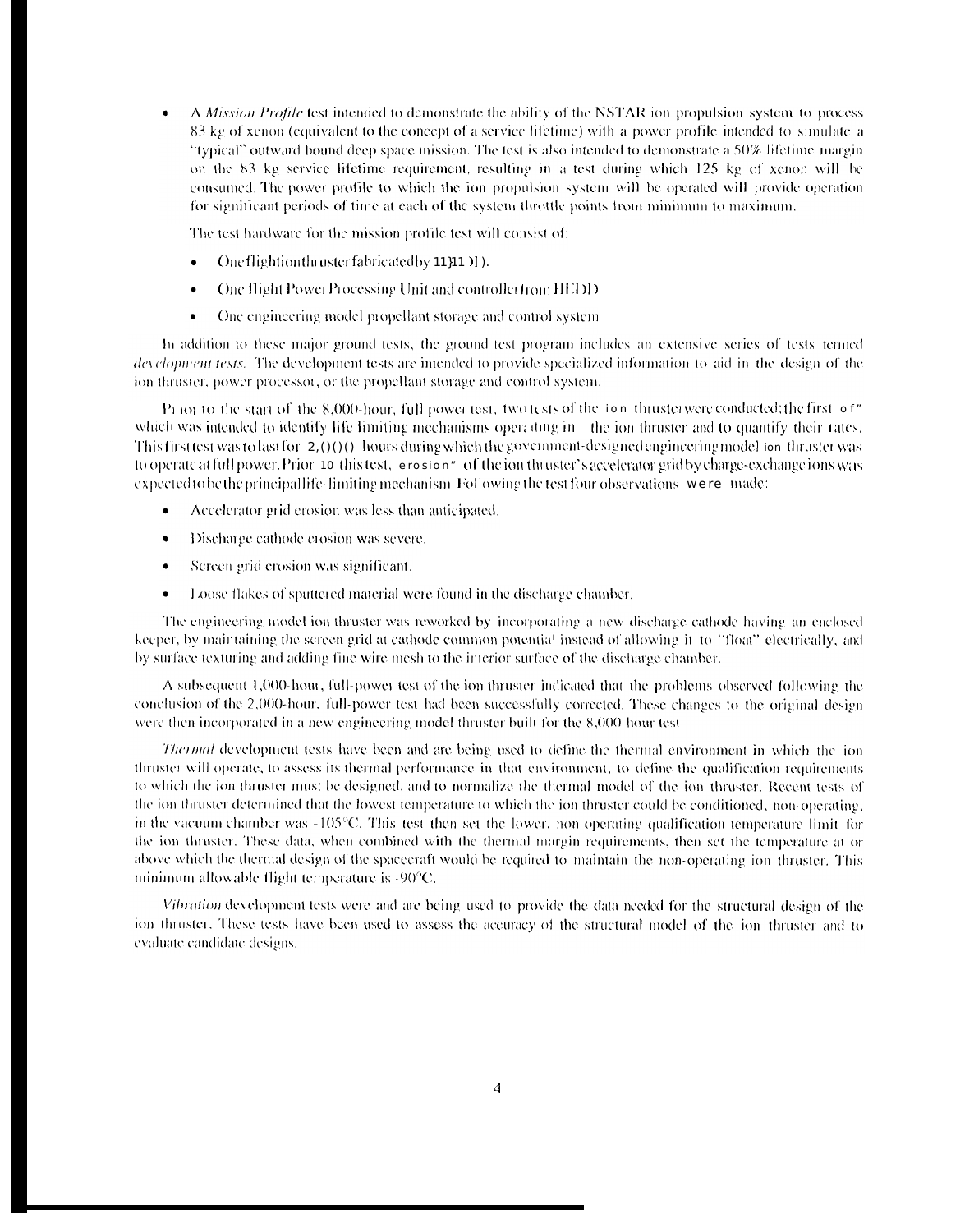### IN-SPACE DEMONSTRATION

The NSTAR ion propulsion system is hosted as an advanced technology to be validated (in part), on the first technology demonstration mission (referred to as "DS1") of the New Millennium Program. On DS1 the NSTAR ion propulsion system consists of one ion thruster, a PPU, a DCIU, a xenon PSCS, and a diagnostics system to measure the effect of the operation of the ion propulsion system on the DS1 spacecraft and the surrounding space



**Figure 1. NSTAR DCIU** 

HEDD, of the Hughes Telecon imunications and Space Company was competitively selected to provide the ion thruster, PPU and DCIU for the DS1 spacecraft. HEDD will also provide the ion thruster, PPU, and DCIU for the Mission Profile Test. LeRC is the contracting organization working with HEDD to transfer NASA's knowledge and experience to U. S. industry. The critical design reviews (CDR) for the ion thruster, PPU, and DCIU were completed on October 3, 1996.

The schematic for the xenon PSCS is shown in Figure 2. Flow rate control is effected by maintaining the pressure in the plenum tanks at an appropriate level as determined by the calibration of the flow control devices. Pressure control is done by the DCIU, which compares the measured pressure in the plenum tanks to a preprogrammed set point and actuates the solenoid valves, admitting xenon from the storage tank to maintain that set point. The PSCS is designed and fabricated jointly by JPL and their competitively selected industry partner, the Space Products Division of Moog, Inc., East Aurora, NY. JPL provides the propellant storage and plenum tanks and the calibrated flow resistance devices for flow rate control; Moog provides the remainder of the components. Testing of an engineering model of the PSCS was started in September, 1996. The CDR for the PSCS was completed on September 19, 1996.

plasma. The ion thruster ionizes xenon, accelerates it electrostatically to 31 km/sec, and neutralizes the departing plasma. The PPU conditions the power provided by the SCARLET solar array to the voltages and currents required by the ion thruster. The PPU accepts DC input power in a voltage range of " 80 V to 1 60V and requires a small amount of  $28$  V housekeeping power. The  $1$  $(1)$   $(1)$   $(1)$   $(1)$   $(1)$ interfaces the ion the uster system with the spacec r aft, accepting high level commands from the spacecraft (e. g. thrust on, th rust oitz, powerlevel NN, etc.) and in turn causing the PPU and the propellant storage and control system to execute the correct sequence of operations 10 effect those commands. The DCIU also provides NSTAR's telemetry to the spacecraft for transmission to Earth. For the 1) S 1 spacecraft the NSTAR ion propulsion system seaves as the spacecraft's primary propulsion system, providing the impulse needed to effect an asteroid flyby followed by a comet flyby from the escape trajectory on which the DS1 spacecraft is placed by the Delta launch vehicle.



Figure 2. Schematic of the NSTAR **Propellant Storage and Control System**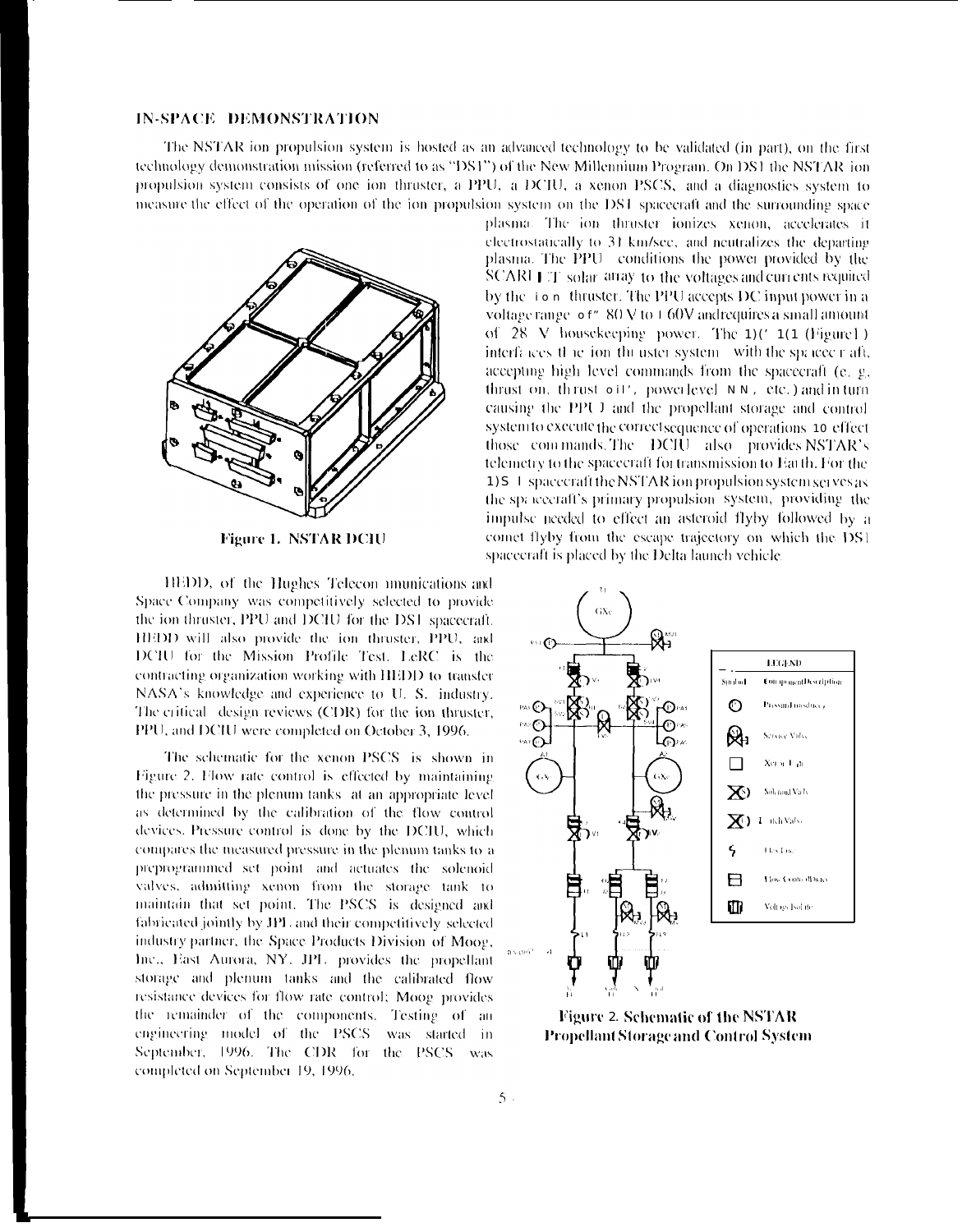|                                      | Caloninoter                                                                    | I amplituding Tracks<br>Optical System Performance | Retailing Potential Analyzer<br>Electron Energy and S/C Potental                 | Plasma Wave Nutenna<br>Ion Mass/Finergies                                          | Flux Gate and Search Coil<br>Spacecraft Communications Link | ZSTNN ryceided<br>DS1 Snacovally Designal                                        | コンテナキシー りょうきん                  |
|--------------------------------------|--------------------------------------------------------------------------------|----------------------------------------------------|----------------------------------------------------------------------------------|------------------------------------------------------------------------------------|-------------------------------------------------------------|----------------------------------------------------------------------------------|--------------------------------|
| spacecraft and the surrounding space | electric and magnetic fields on the 12S1<br>NSTAR's transient and steady-state | the ion thruster and the effects of the            | measure the contamination produced by<br>to Earth by the spacecraft. The sensors | and prepares their data for transmission<br>which monitors the diagnostics sensors | a diagnostics sensor electronics unit                       | It. The diagnostics system consists of<br>diagnostics system are listed in Table | the DS1 spaceraft by the NSTAR |

Table 11. Schematic of the NSTAR Propellant Storage and Control

The measurements to be made on

compatible with ion propulsion systems. by future spacecraft designers and the designers of future space fields and particles experiments to design systems plasma. These data will in turn be used

thruster. of the 83 kg service life of the ion consumed, corresponding to 57% which 47 urajs/s period for shown in Figure 3. The total thrust Element Technology) solar array as Concentrator Array periods following the power profile ion thruster thrusts in two lengthy greater than escape velocity. The vehicle separated from the Delta launch suraoq propulsion portion of this mission touepd from a flyby (~1000 km) of the spacecraft receives a gravity assist Ikemura in the course of which the flyby of the asteroid McAuliffe and  $\frac{1}{2}$ The DSI mission consists of a  $\frac{1}{2}$  $\tilde{\mathbf{x}}$ after the  $\cong$ рацио Mars. kg of propellant 7,080 bours the ion propulsion  $\approx$ **SCARLET** velocity slightly West-Kahontek-The **HELEOCODES** using Linear Зинир electric uaps)  $\frac{1}{2}$ 

Power



Figure 3. Predicted available power and NSTAR operating points during the DS1 mission

### **SUMMARY**

as the primary propulsion for a asteroid flyby/comet flyby mission 60%. In addition, the hardware will have been integrated on the New Millennium Program's DS1 spacecraft and used corresponding to a xenon throughput of 83 kg with an 1sp in excess of 3100 lbf-s/lbm and an efficiency greater than available ion propulsion hardware that will have been demonstrated empirically to meet the requirements shown in not have otherwise been accomplished. The NSTAR ion propulsion validation program will result in commercially Table I. This demonstration will have been done in a series of ground tests, which demonstrated a lifetime both to reduce the cost of planetary exploration and to begin an era characterized by deep space missions that could The NSTAR team is excited at the prospect of validating the initial ion propulsion system that will be used